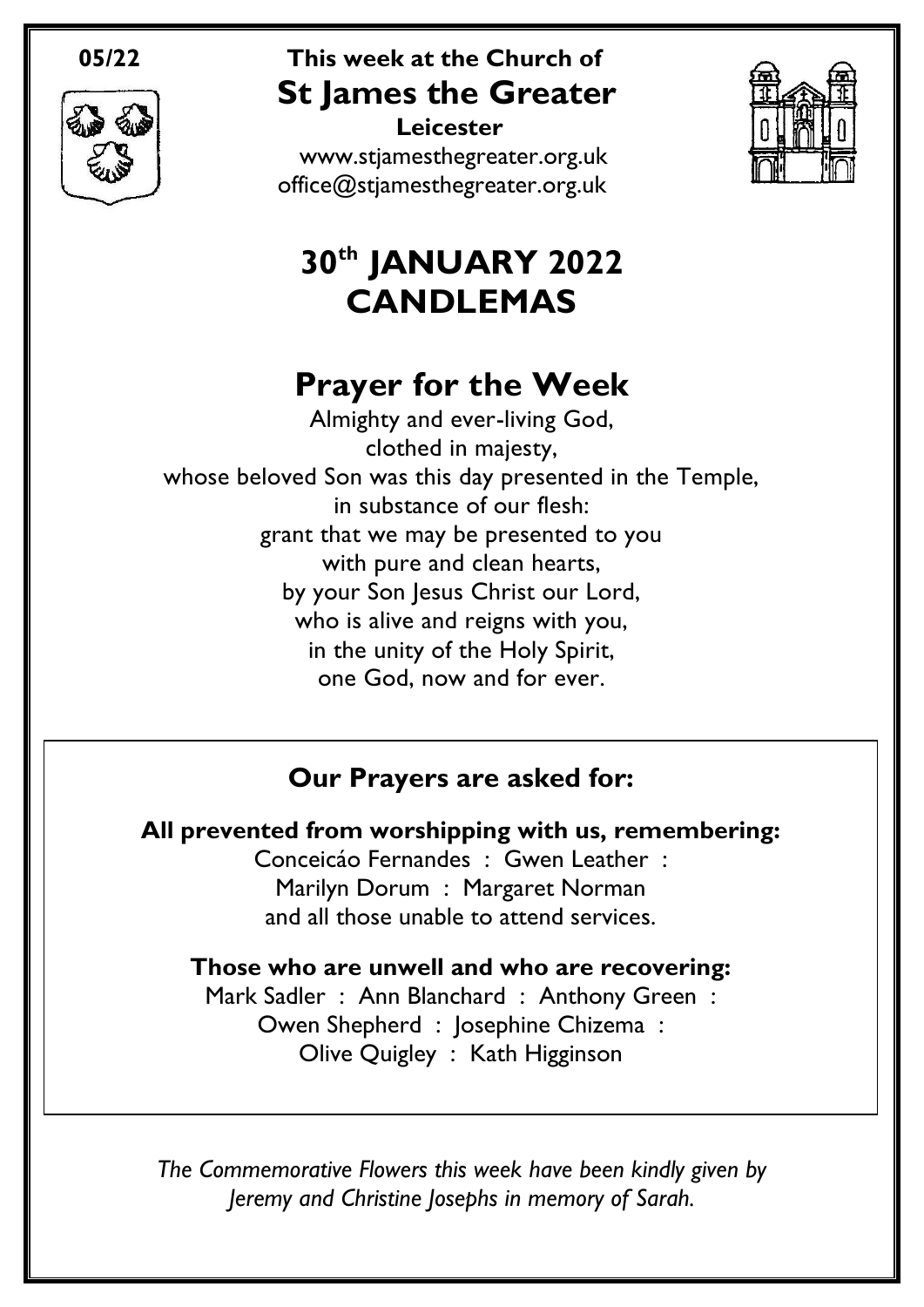## **08.30 Welcome to St James the Greater Holy Communion**

Common Worship Order One (Traditional) Celebrant: The Reverend Andrew Quigley, Vicar Churchwarden: Paul Jenkins

**Please take this leaflet away with you at the end of the Service.**

If you are joining us in church for the 10:30 or 18:30 services, you will find a hymn book on a table at the back of church after you enter through the South main door. Inside the hymn book you will find a service booklet, this weekly leaflet and a Track and Trace form. **Completion of this form is voluntary as is wearing masks.** 

# **10.30 Sung Eucharist**

*See order of service*

Celebrant: The Reverend Andrew Quigley, Vicar Churchwardens: April Rule and Janet Burton Servers: William Woolley and Mike Bull

Setting: Mass in the Dorian Mode – *Cabena* Gloria: Mass of St. Thomas - *Thorne*

#### **OPENING HYMN 96 Brightest and best of the sons of the morning** READING Malachi 3.1-5 *read by Val Bailey*

See, I am sending my messenger to prepare the way before me, and the Lord whom you seek will suddenly come to his temple. The messenger of the covenant in whom you delight—indeed, he is coming, says the LORD of hosts.  ${}^{2}$ But who can endure the day of his coming, and who can stand when he appears?

For he is like a refiner's fire and like fullers' soap;  $3$ he will sit as a refiner and purifier of silver, and he will purify the descendants of Levi and refine them like gold and silver, until they present offerings to the LORD in righteousness. <sup>4</sup>Then the offering of Judah and Jerusalem will be pleasing to the LORD as in the days of old and as in former years.

5 Then I will draw near to you for judgement; I will be swift to bear witness against the sorcerers, against the adulterers, against those who swear falsely, against those who oppress the hired workers in their wages, the widow, and the orphan, against those who thrust aside the alien, and do not fear me, says the LORD of hosts.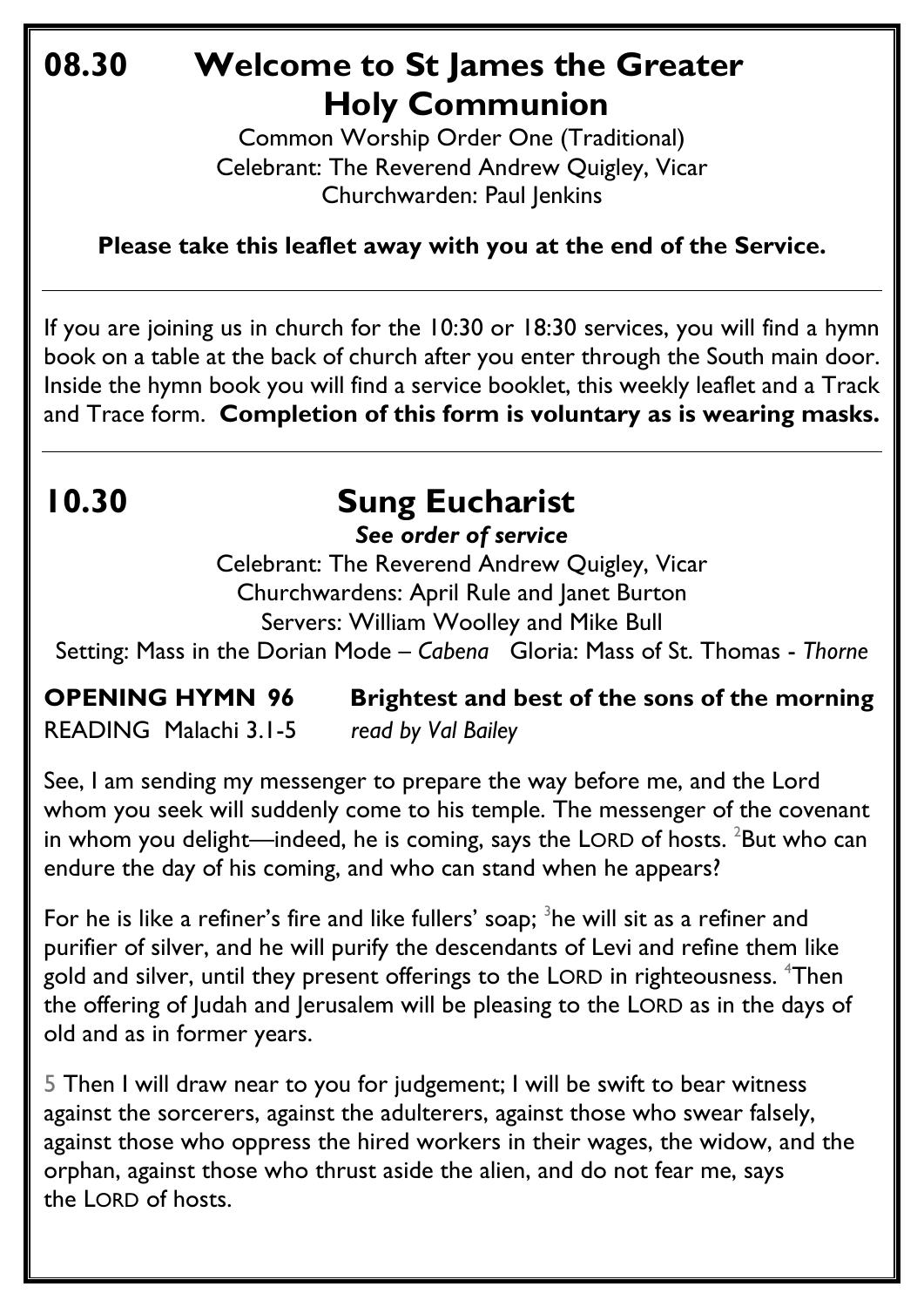## **GRADUAL HYMN 52 (omit v. 2 & 3) The people that in darkness sat**

GOSPEL Luke 2. 22-40

When the time came for their purification according to the law of Moses, they brought him up to Jerusalem to present him to the Lord  $23$  (as it is written in the law of the Lord, 'Every firstborn male shall be designated as holy to the Lord'),  $24$  and they offered a sacrifice according to what is stated in the law of the Lord, 'a pair of turtle-doves or two young pigeons.'

25 Now there was a man in Jerusalem whose name was Simeon; this man was righteous and devout, looking forward to the consolation of Israel, and the Holy Spirit rested on him.  $^{26}$ It had been revealed to him by the Holy Spirit that he would not see death before he had seen the Lord's Messiah. <sup>27</sup>Guided by the Spirit, Simeon came into the temple; and when the parents brought in the child Jesus, to do for him what was customary under the law,  $^{28}$ Simeon took him in his arms and praised God, saying,

- $29$  'Master, now you are dismissing your servant in peace, according to your word;
- <sup>30</sup> for my eyes have seen your salvation,
- 31 which you have prepared in the presence of all peoples,
- $32$  a light for revelation to the Gentiles and for glory to your people Israel.'

33 And the child's father and mother were amazed at what was being said about him. <sup>34</sup>Then Simeon blessed them and said to his mother Mary, 'This child is destined for the falling and the rising of many in Israel, and to be a sign that will be opposed <sup>35</sup>so that the inner thoughts of many will be revealed—and a sword will pierce your own soul too.'

36 There was also a prophet, Anna the daughter of Phanuel, of the tribe of Asher. She was of a great age, having lived with her husband for seven years after her marriage,  $37$  then as a widow to the age of eighty-four. She never left the temple but worshipped there with fasting and prayer night and day. <sup>38</sup>At that moment she came, and began to praise God and to speak about the child to all who were looking for the redemption of Jerusalem.

39 When they had finished everything required by the law of the Lord, they returned to Galilee, to their own town of Nazareth. <sup>40</sup>The child grew and became strong, filled with wisdom; and the favour of God was upon him.

SERMON GERMON SERMON SERMON INTERCESSIONS The Reverend Andrew Quigley **OFFERTORY HYMN 110 Hail to the Lord who comes**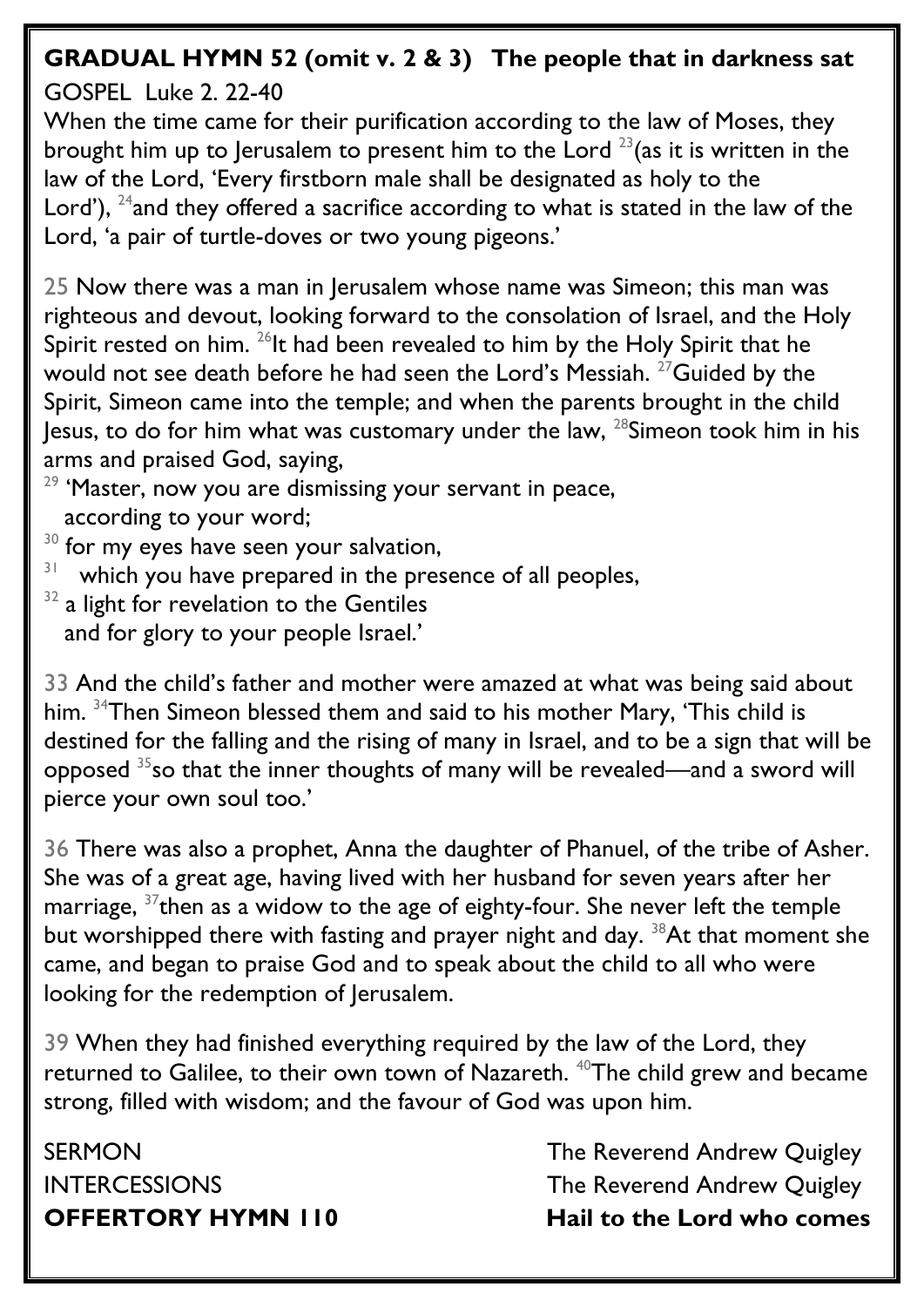## ANTHEMChrist is the world's true light *Stanton* **POST COMMUNION HYMN 396 Faithful vigil ended**

**Post Communion Prayer**  Lord, you fulfilled the hope of Simeon and Anna, who lived to welcome the Messiah: may we, who have received these gifts beyond words, prepare to meet Christ Jesus when he comes to bring us to eternal life; for he is alive and reigns, now and for ever.

## **RECESSIONAL HYMN 801 (Tune 255) The Son of God his glory hides**

ORGAN VOLUNTARY – Correa De Arauxo (1584-1654): Tiento De 5 Tono

*Please be aware of those remaining to listen*

## **Please take this leaflet away with you at the end of the Service. Please leave the hymnbook on your chair as you depart.**

**Everyone is invited to stay behind for coffee at the back of church.**

# **The Vicar Writes …**

This week we come to the end of the season of Epiphany, but this ending is clearly a beginning. The famous words that frame Jesus' presentation in the temple tell of awesome things to come. We know what some of them were, but the challenge for us as Christians is to discover what other things Jesus may do in us and through us.

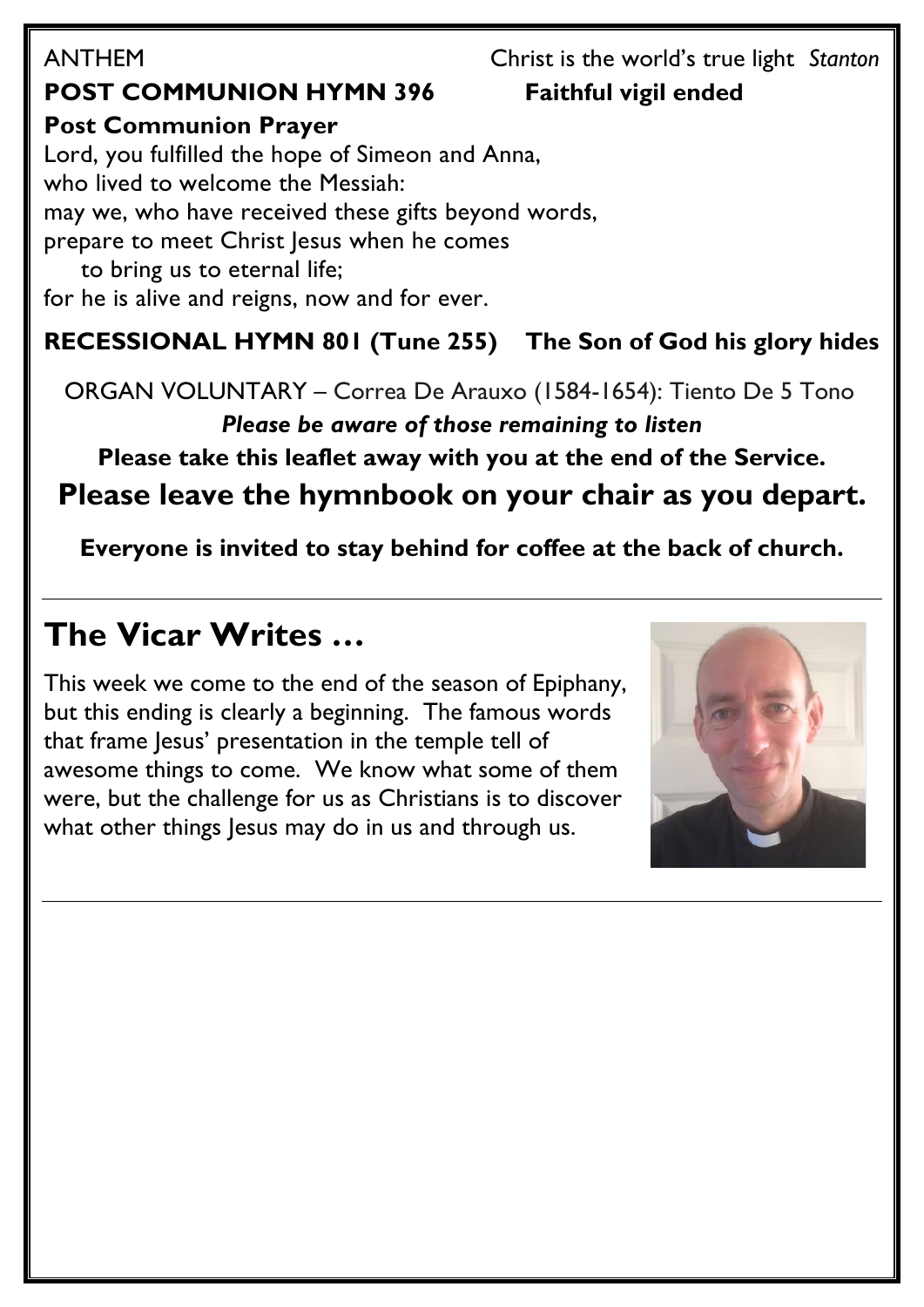## **18.30 Candlemas Service**

*See order of service* Officiant: The Reverend Andrew Quigley, Vicar Churchwardens: Simon Edwards and David Kibert Servers: Hazel Carlin, Hilary Rees and Val Bailey



ORGAN VOLUNTARY – P. Hindemith (1895-1963): Sonata 2, 1<sup>st</sup> movement *Please be aware of those remaining to listen*

**Please take this leaflet away with you at the end of the Service. Please leave the hymnbook on your chair as you depart.**

## **The Week Ahead**

**Tuesday - Friday**

09.00 Morning Prayer in church

## **Monday**

14.30 House Group online. E-mail  $\overline{A}$ . F. |agger@dunelm.org.uk for the link.

## **Wednesday**

13.00 Wednesday Wondering at One

21.00 **Compline** via Zoom. To join, please use the link or codes below: <https://us04web.zoom.us/j/71375398194?pwd=f2MrmNoHDXfjM1t45Fp-wp6vqCwnLm.1> Meeting ID: 713 7539 8194 Passcode: 94HL3f

## **Thursday**

- 10.30 **Holy Communion** Common Worship, Order 1 (traditional) Celebrant: The Reverend Jane Sharp
- 11.00 Coffee Drop-In at the back of the Church
- 14.30 'At Home' with Hilary Simpson at 24 Holmfield Road
- 19.30 St. James Singers rehearsal in the Ashman Room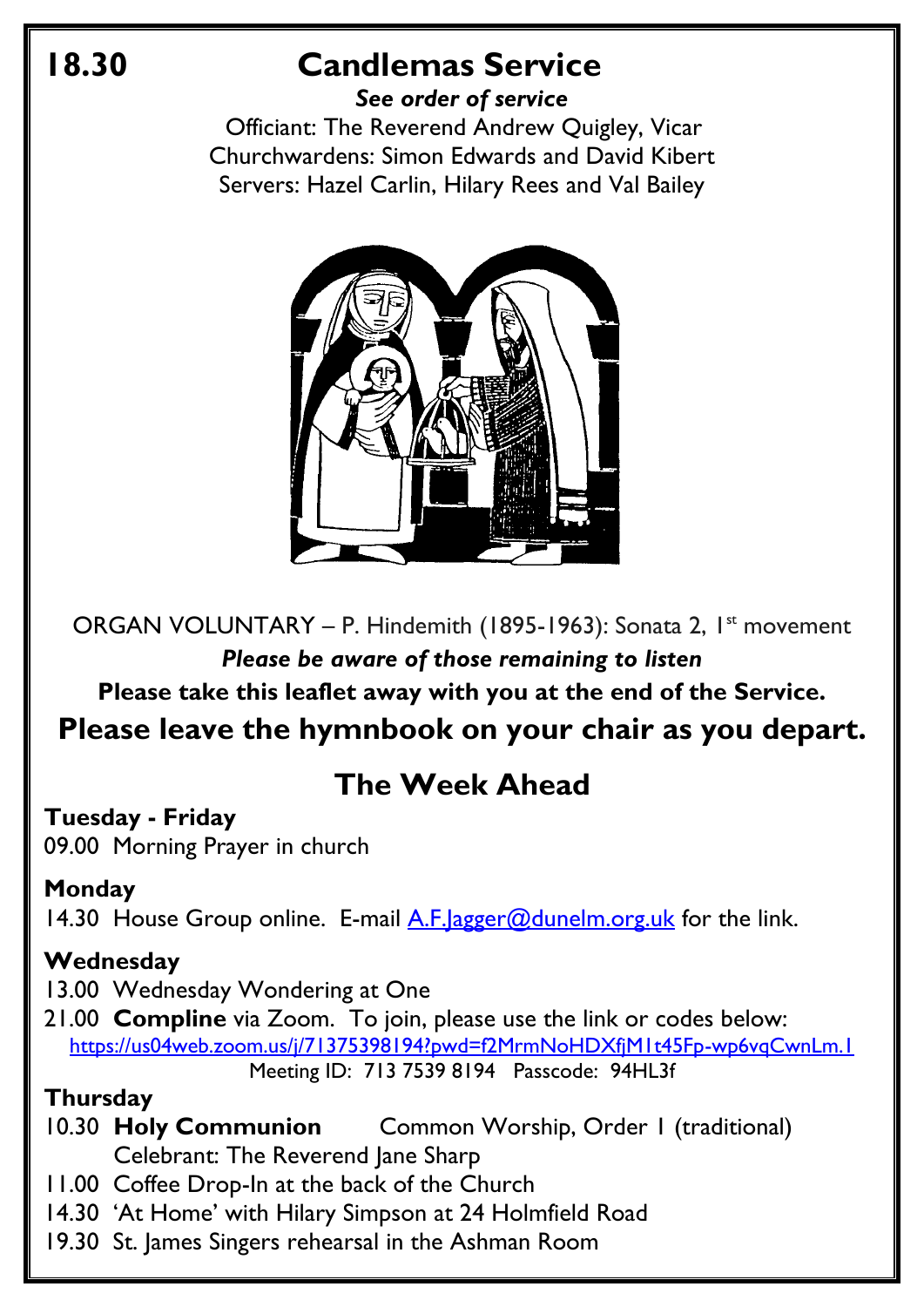**Friday** 

18.00 Choir Practice

19.00 Bible Study via Zoom. To join, please use the link or codes below: <https://us02web.zoom.us/j/83054314360?pwd=RU4yUzhVSnpSajZHanBZYU93K3pOdz09> Meeting ID: 830 5431 4360 Passcode: 922881

# **Sunday Next – 4 th Sunday before Lent**

08.30 **Holy Communion (BCP)** Celebrant: The Reverend Andrew Quigley 10.30 **Sung Eucharist** Celebrant: The Reverend Andrew Quigley Readings: Isaiah 6. 1-8 and Luke 5. 1-11 18.30 **Choral Evensong** Officiant: The Reverend Andrew Quigley

**ENTRY TO CHURCH** Entry to and exit from church will be through the South West porch door. **Please take care on the slope and use the handrails if it is or has been raining, there may be damp leaves to avoid too. It is very easy to slip on wet or icy surfaces, which includes the steps and whole area of our forecourt.** Hand sanitiser will still be available inside the church.

**COFFEE RETURNS** We will resume serving refreshments after the 10.30 am service at the back of church from this Sunday. Do stay for a drink and a chat.

**THANK YOU FOR THE MUSIC** Our thanks go to Paul Jenkins, Knighton Chamber Orchestra and all the soloists involved in producing the wonderful concert of music by Mozart last Saturday. It was enjoyed by all who attended and raised £1,200 towards St. James Church funds.

## **COMMEMORATIVE FLOWERS**

There are a number of weeks available throughout 2022. If you would like to Commemorate or Celebrate a special date or event, please contact Julia Walker for more information on 0116271934 or email [juliabentom350@outlook.com](mailto:juliabentom350@outlook.com) St James Flower Guild will arrange a pedestal of your choice of flowers and colour for £25. This can be for a one-off Sunday or ongoing annually.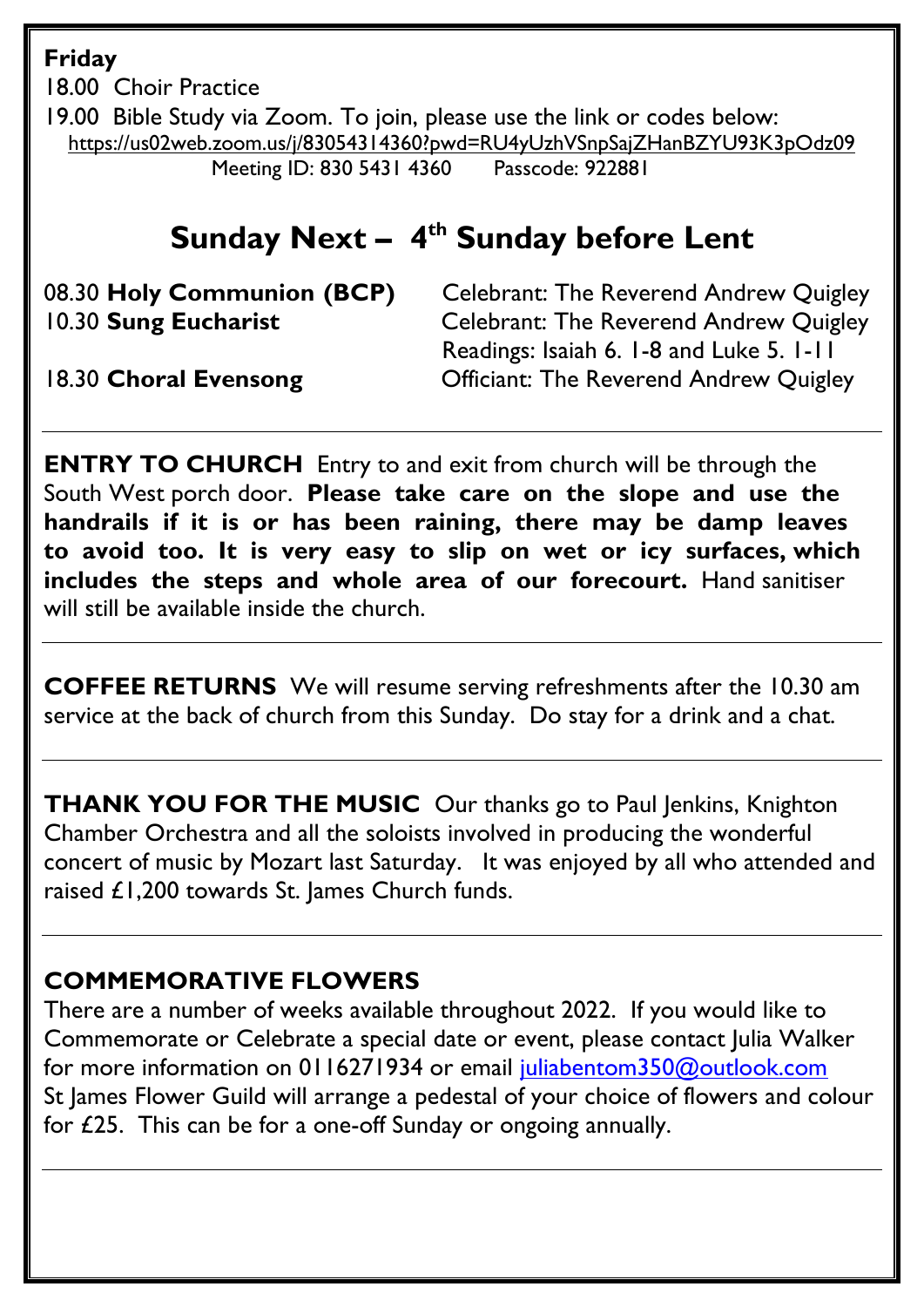## **FORTHCOMING CONCERT**

**The University of Leicester Chamber Ensemble Plays the Trout Quintet by Schubert.** Sunday 27<sup>th</sup> February at 3-45pm. Come and enjoy Tea and Cakes and Schubert's sublime music. Volunteers to serve tea and provide cakes would be much appreciated. Please contact the Church office and leave a message on 0116 2542111 or E-mail: [office@stjamesthegreater.org.uk](mailto:office@stjamesthegreater.org.uk) Tickets £5 on the door with all proceeds to St. James the Greater Church funds.

**THE SHELL** The deadline for articles, quizzes, jokes or news for the next edition is the Sunday  $6<sup>th</sup>$  February. Please send items for inclusion to the church office by post or E-mail or to Paul Jenkins at [editor@stjamesthegreater.org.uk](mailto:editor@stjamesthegreater.org.uk)

**AWAY DAY** The Covid situation will develop and be a feature of our lives for the foreseeable future, however, we plan to hold an "away" day, here at church on Saturday 26th February. More details to follow, but please save the date. It is a chance to catch-up with others, think about the future and make ready for Lent. There is a sign-up sheet at the back of church or you can let the office know your intention to come by leaving a message on 0116 2542111 or by E-mailing: office@stjamesthegreater.org.uk

You may want to read the book recommended by the Vicar, '*A Future That's Bigger Than the Past'* **by Samuel Wells,** the Vicar of St Martin in the Fields. It can be ordered from the Christian Resources Bookshop in St. Martins House, 7 Peacock Lane, Leicester, LE1 5 PZ, telephone 0116 2615222. They will post it to you, if you are unable to collect it in person from the shop.

**ZUMBA CLASS** If you or someone you know wants to improve their fitness for the New Year, you may like to join a Zumba exercise class in the Undercroft on Mondays from 7-8 pm. **The first session is free to church members.**  Fees per class are £4 for students and £6 for non-students. Bundles of 5 classes are available for the cheaper prices of £15 for students and £25 for non-students. Contact Kristyna Vorlova on 07553 414264 or E-mail: **k.vorlova@centrum.cz** 

### **CONTACTING THE TEAM**

Andrew can be contacted by E-mail at: [revdaquigley@gmail.com](mailto:revdaquigley@gmail.com) or 0116 2544113. The Church Office can be contacted by E-mail at: [office@stjamesthegreater.org.uk](mailto:office@stjamesthegreater.org.uk) or by telephoning 0116 2542111 and leaving a message. Simon Edwards can be contacted at  $fabric@stiamesthegreater.org.uk$  Please do not hesitate to get in touch. Further details are on our website: www.stjamesthegreater.org.uk